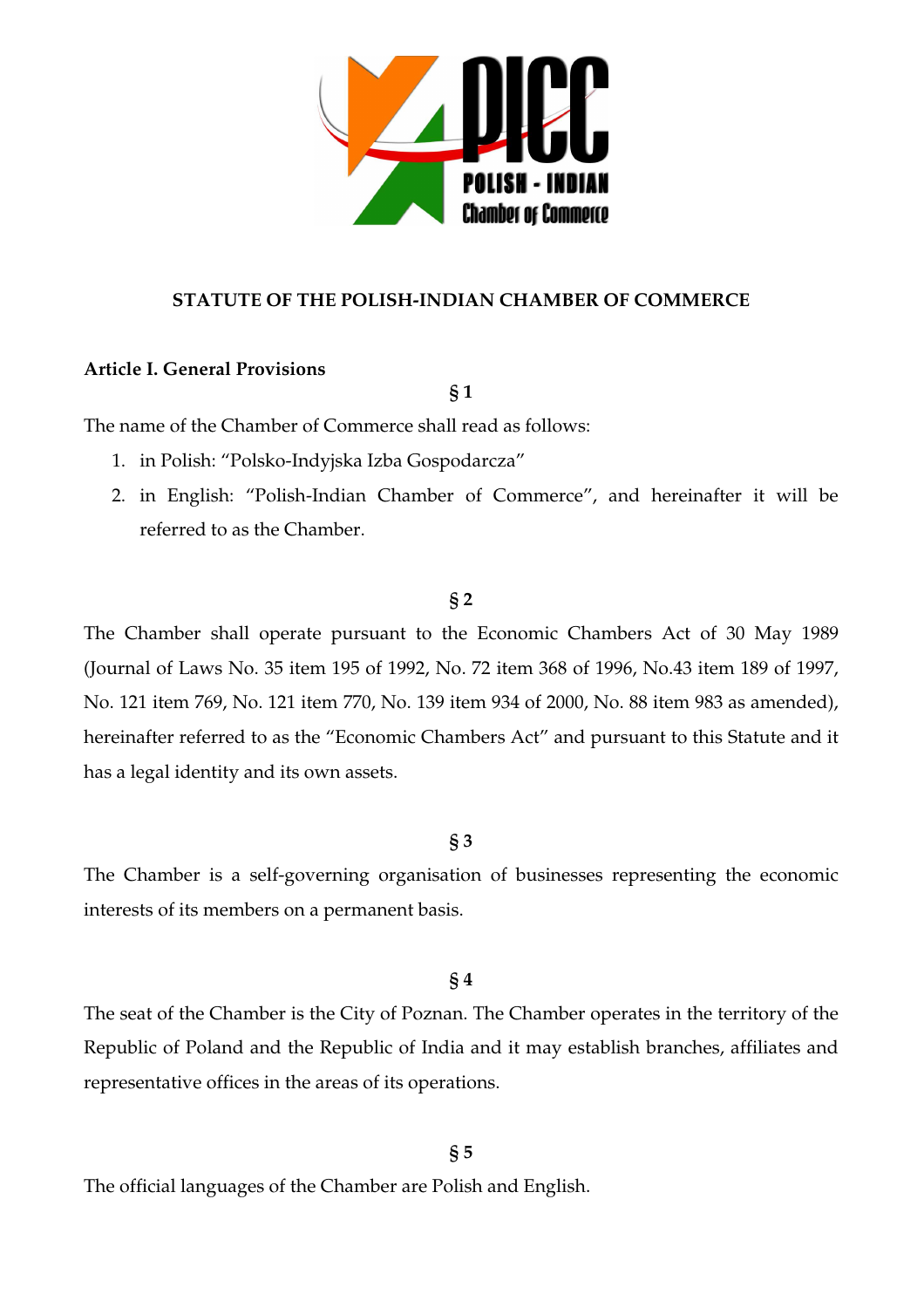The Chamber uses an official seal bearing the following wording:

Polsko – Indyjska Izba Gospodarcza Poznań or Polish – Indian Chamber of Commerce Poznan.

### **§ 7**

The Chamber may have its own logo and emblems.

#### **Article II. Purpose and objectives of the Chamber**

### **§ 1**

The purpose of the Chamber is to support the development of business and trade relations between the Republic of Poland and the Republic of India and to protect and support Polish economic interests in India and Indian economic interests in Poland.

## **§ 2**

The Chamber shall implement its statutory objectives through:

- 1. Protection and support of the economic interests and representation of the businesses associated therein before state and territorial governmental bodies and other Polish and Indian organisations and institutions.
- 2. Inspiration, intermediation, support and development of economic co-operation between businesses from both countries.
- 3. Gathering of information on the situation in Poland and India, in particular information pertaining to the condition and development of the economic policy and trade, and distribution thereof by producing respective written materials.
- 4. Provision of services in regard of business information and consulting services, in particular by drawing up opinions, market analyses and reports.
- 5. Indicating the sale, purchase and investment opportunities in both countries.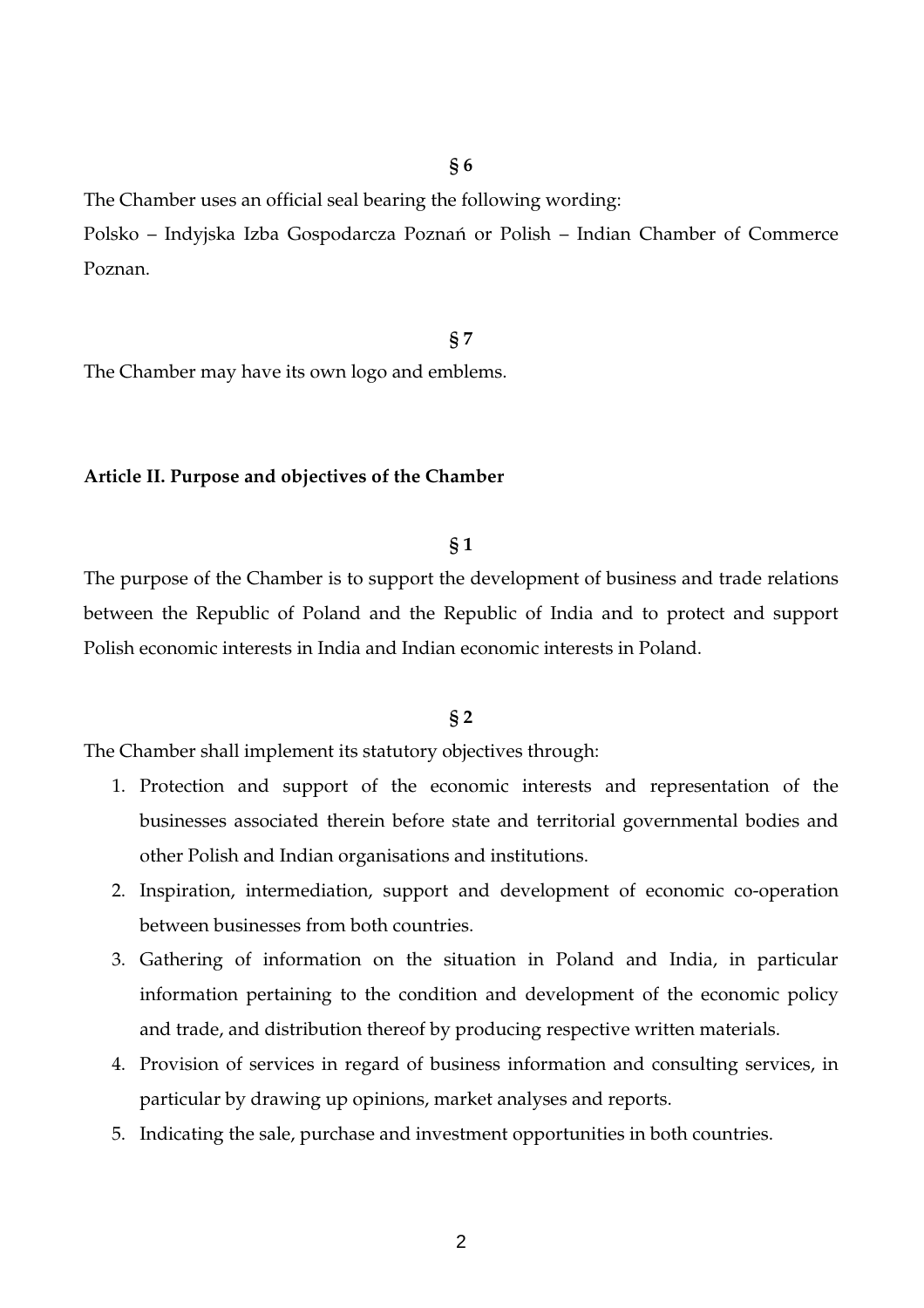- 6. Organisation of and participation in press conferences, seminars, symposia, exhibitions, fairs and other promotional events.
- 7. Organisation and support of and participation in vocational and professional training.
- 8. Conducting business activity on general terms in order to generate funds for the statutory activities.
- 9. Obtaining and gathering funds and appropriation thereof for statutory activities.
- 10. Co-operation with other organisations and associations whose statutory objectives are similar to those of the Chamber.

The Chamber may undertake any other, legally acceptable activity, aimed at implementation of the objectives referred to in § 1.

#### **§ 4**

The Chamber conduct its business activity through:

- 1. Polish Business Activity Classification, section 58 Editorial work
- 2. Polish Business Activity Classification, section 59 Activity connected with the film production, television programs, sound and music recordings
- 3. Polish Business Activity Classification, section 61 Telecommunications
- 4. Polish Business Activity Classification, section 62 Activity connected with IT software and advisory and other related activity
- 5. Polish Business Activity Classification, section 63 Information Service Activity
- 6. Polish Business Activity Classification, section 68 Activity connected to service of real estate market
- 7. Polish Business Activity Classification, section 70 Head offices activity and management advisory
- 8. Polish Business Activity Classification, section 72 Research and development
- 9. Polish Business Activity Classification, section 73 Advertising, market research and public opinion polling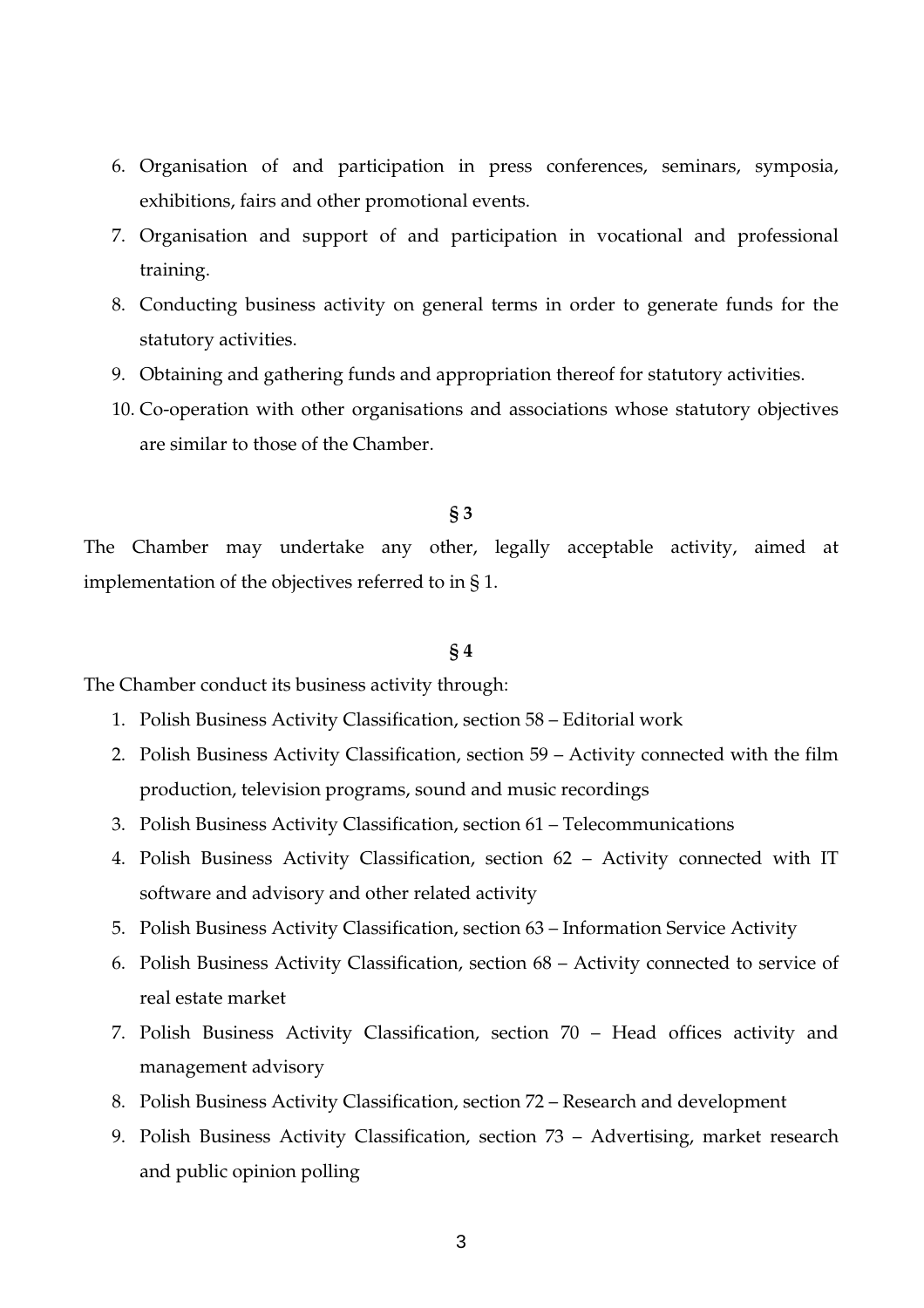- 10. Polish Business Activity Classification, section 74 Other professional, scientific and technical activities
- 11. Polish Business Activity Classification, section 78 Activity connected to employment
- 12. Polish Business Activity Classification, section 82 Activity connected to the office administration and other activities supporting economic activity
- 13. Polish Business Activity Classification, section 94.1 Activity of business, employer's and professional organizations

#### **Article III. Membership**

#### **§ 1**

Members of the Chamber may include individual persons, corporate entities, companies without legal identity and other organizations established pursuant to the law of the Republic of Poland or the Republic of India, with their seat in the territory of either country, who conduct a business activity.

#### **§ 2**

The Council of the Chamber may award honorary membership of the Chamber. Honorary members are exempt from the obligation to pay the membership fee and the registration fee and may not perform functions on the Chamber's governing bodies.

### **§ 3**

Members of the Chamber who are corporate entities shall be represented in the Chamber by duly authorised members of their governing bodies or holders of powers of attorney to this effect and members who are individual persons shall exercise their rights in person or by proxies.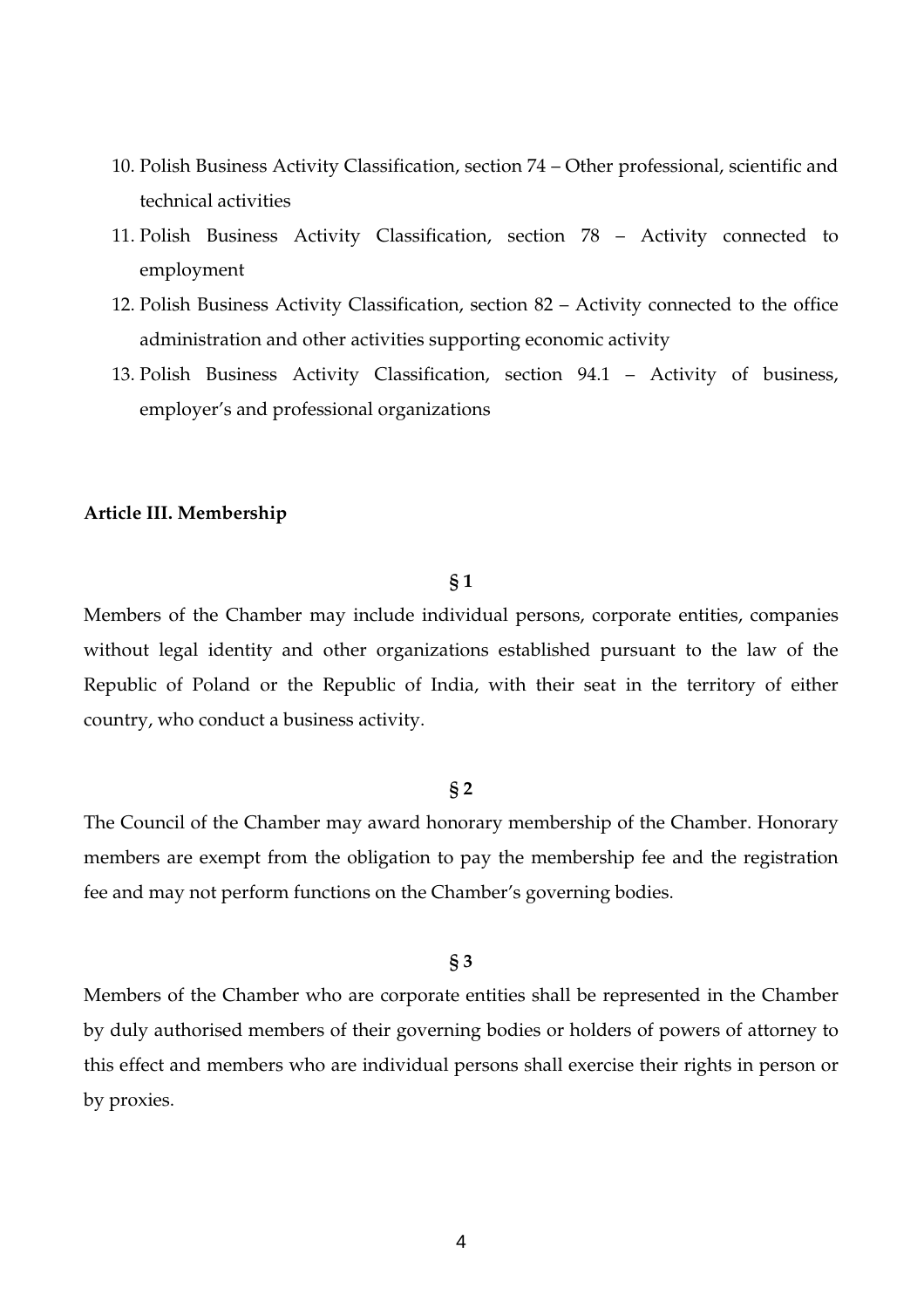Members of the Chamber and their proxies may represent more than one member of the Chamber pursuant to a power of attorney, specifying the scope of the powers granted.

#### **§ 5**

Acceptance of members.

- 1. The acceptance of a member to the Chamber shall take place pursuant to a resolution of the Management Board, following prior submission of a registration form and a member's declaration by the interested person. Submission of the member's declaration shall be deemed equivalent to the acceptance of the provisions of the Chamber's Statute.
- 2. The acceptance decision shall be notified to the interested person in writing.
- 3. Membership in the Chamber shall commence as of the delivery date of the acceptance decision.

#### **§ 6**

Termination of membership.

- 1. The membership in the Chamber terminates as of:
	- a) death of a member who is an individual person
	- b) filing a declaration of withdrawal from the Chamber
	- c) exclusion from the Chamber
	- d) winding-up or bankruptcy of a member
- 2. Withdrawal from the Chamber is only allowed as at the end of the financial year. A written declaration of withdrawal shall be submitted to the Management Board not later than three months before the end of the financial year. By virtue of its resolution, the Management Board may grant its approval for reducing the aforementioned three months' period.
- 3. For important reasons, the Management Board may exclude a member from the Chamber pursuant to a resolution adopted by a majority of three thirds of the votes cast. Important reasons shall include in particular gross violation of the interests or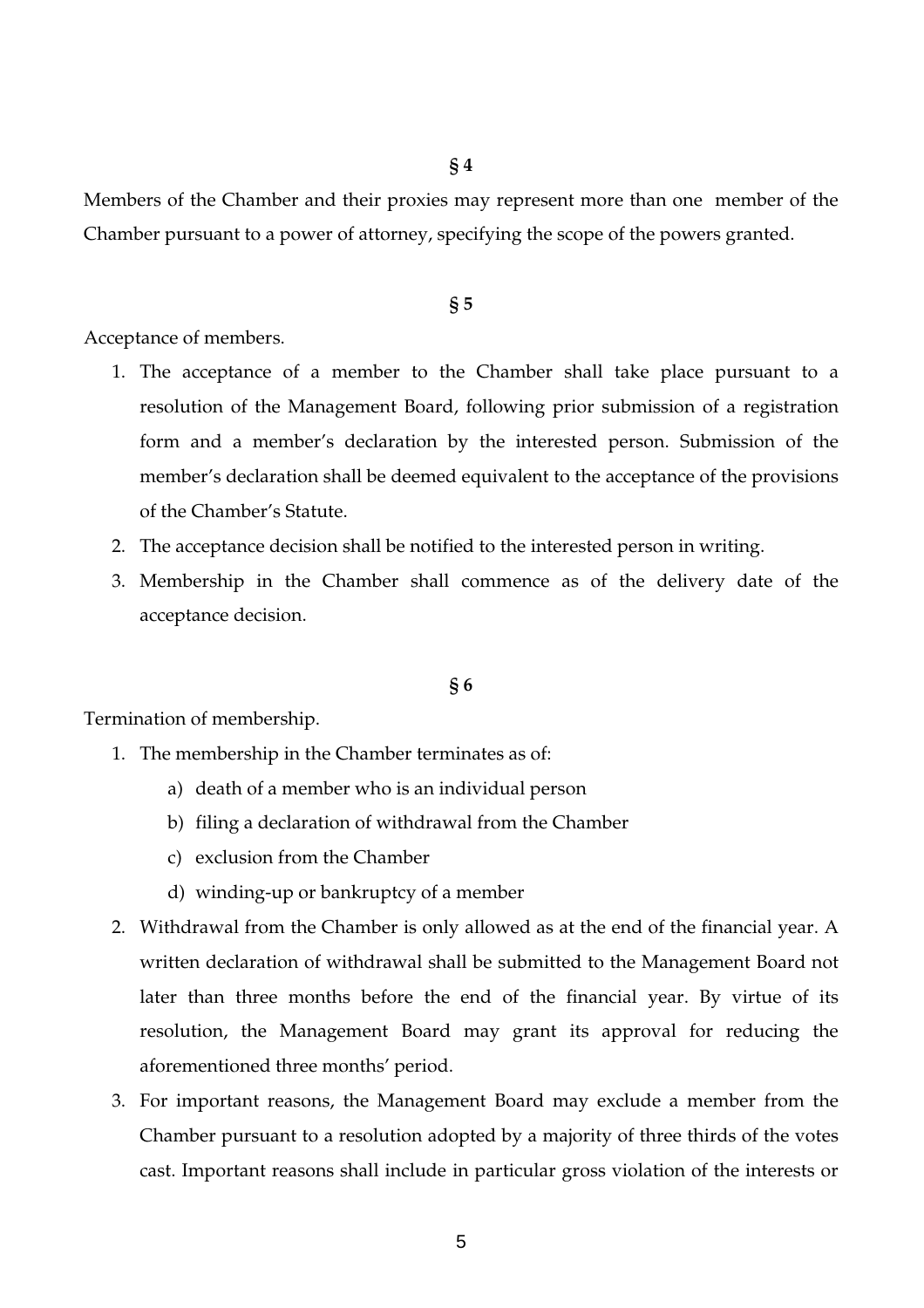the objectives of the Chamber, wilful breach of the provisions of the Statute or a behaviour which disqualifies a Chamber's member.

- 4. Immediately after obtaining information providing grounds for taking a resolution on exclusion of a member and prior to adoption of such resolution, the Management Board shall demand explanations from the respective member regarding his opinion on the reasons for exclusion thereof as presented thereto, such explanations to be provided within 30 days of the date of receipt of the respective demand.
- 5. In the event that a member is in arrears with payment of the membership fee for a given year for more than 3 months and fails to make due payment in spite of being notified thereof in advance and despite the fact that an additional payment deadline not shorter than 30 days has been set, the Management Board may exclude such member of the Chamber by virtue of a resolution adopted by a simple majority of the votes cast.
- 6. The Management Board shall notify the member of exclusion thereof from the Chamber by registered letter sent to the last know address.
- 7. The exclusion shall take an effect as of the date of receipt of a copy of the Management Board's resolution on the exclusion together with grounds therefor by registered mail.
- 8. For important reasons, the Management Board may suspend a member from the exercise of his rights pursuant to a resolution adopted by a majority of two thirds of the votes cast.
- 9. Any member of the Chamber is entitled to appeal against the Management Board's resolution on exclusion or suspension thereof to the General Meeting of Members within 14 days of receipt of the said resolution. Filing an appeal shall not suspend the execution of the Management Board's resolution. The appeal shall be considered at the nearest General Meeting of Members.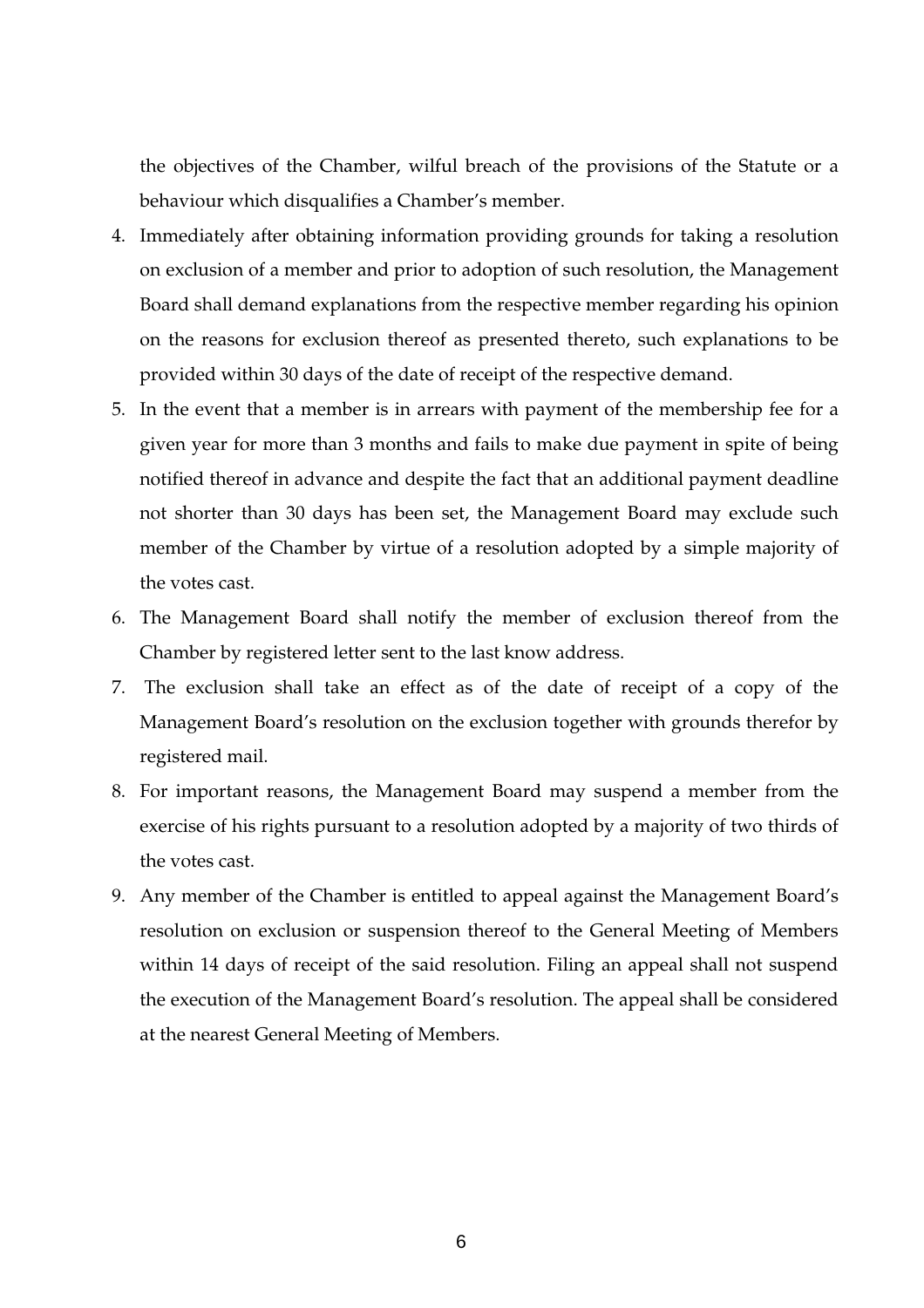Members' rights.

- 1. Each member who has duly paid the membership fees shall be entitled to one vote at the General Meeting of Members.
- 2. Corporate bodies and other organisations shall exercise their right of vote by their duly authorised representatives or holders of powers of attorney to this effect.
- 3. Members of the Chamber may grant written powers of attorney to represent them and to vote on their behalf at the General Meeting of Members to another member of the Chamber. Respective powers of attorney shall be presented to the President of the Management Board at the latest before the opening of the General Meeting of Members.
- 4. Members of the Chamber may take advantage of the support and consultancy provided by the Chamber in regard of all matters within the statutory activity of the Chamber.

#### **§ 8**

Members' obligations.

- 1. Members of the Chamber are obligated to support the Chamber in the achievement of its objectives and goals and in propagating the ideas and objectives thereof.
- 2. Members of the Chamber are obligated to comply with this Statute and with resolutions of the governing bodies of the Chamber as well as to promote the good image of the Chamber's member.
- 3. Members of the Chamber are obligated to pay annual membership fees. Collection of annual membership fees may be waived pursuant to a respective resolution of the Management Board. The membership fee is payable for a year in advance. The fee payment deadline lapses as of the last day of the first month of each financial year.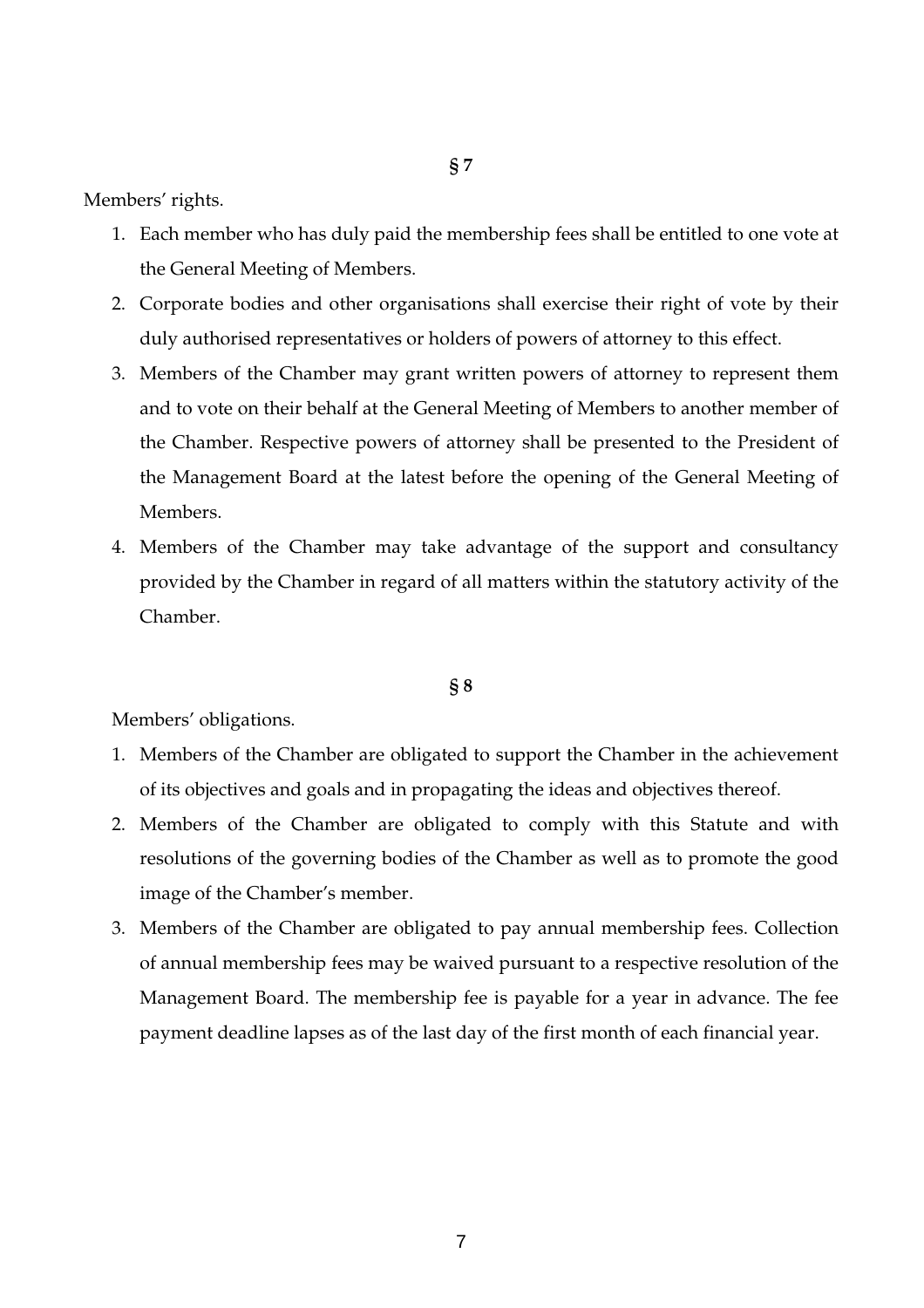## **Article IV. Governing bodies of the Chamber.**

#### **§ 1**

The governing bodies of the Chamber are:

- 1. General Meeting of Members,
- 2. Council of the Chamber
- 3. Management Board of the Chamber
- 4. Audit Committee

## **§ 2**

The term of office of the Management Board, the Council and the Audit Committee shall be six years.

#### **Article V. General Meeting of Members**

### **§ 1**

- 1. The General Meeting of Members is the supreme governing body of the Chamber.
- 2. The General Meeting of Members may be ordinary and extraordinary.

#### **§ 2**

The Ordinary General Meeting of Members is convened by the Management Board at least once a year, not later than within 6 months of the end of the financial year.

### **§ 3**

The competencies of the General Meeting of Members include:

- 1) receiving reports from the Management Board and the Audit Committee as well as the profit and loss account and the budget for the next year,
- 2) discharging members of the Management Board and of the Council from the fulfilment of their duties,
- 3) appointment of the Council of the Chamber
- 4) appointment of the Audit Committee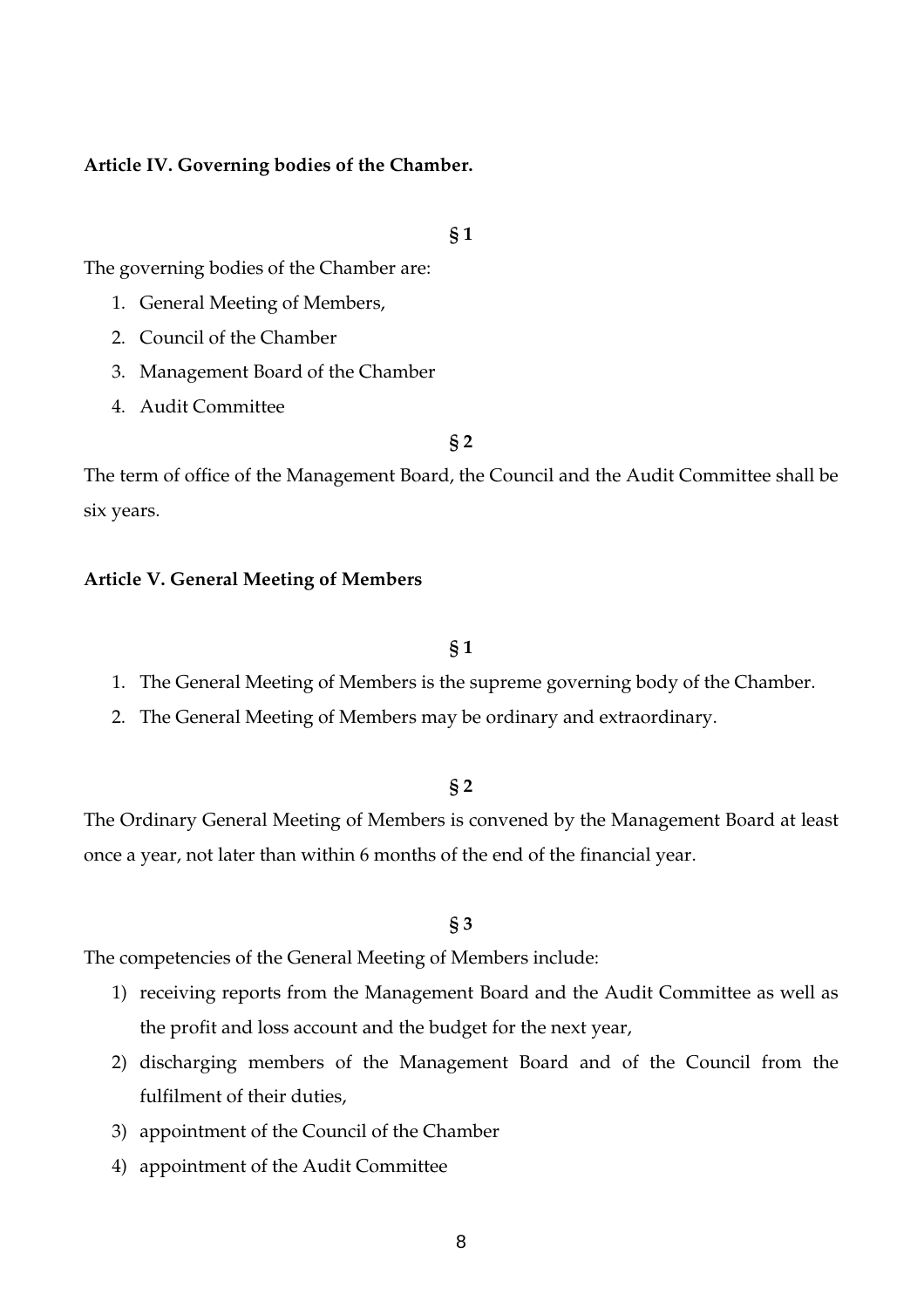- 5) adoption of the budget of the Chamber
- 6) adoption of the schedule of fees in force at the Chamber
- 7) making amendments to the Statute
- 8) consideration of appeals regarding acceptance and exclusion of members.

Extraordinary General Meeting of Members is convened pursuant to a resolution of the Management Board. The Management Board shall convene an Extraordinary General Meeting of Members within four weeks of receipt of a respective request with grounds therefor filed by at least one third of the Chamber's members.

## **§ 5**

- 1. The General Meeting of Members shall be convened by the Management Board. The Management Board is obligated to notify the Chamber's members of the time, place and agenda of the Meeting not later than four weeks before the planned date of the Meeting by placing a respective announcement on the Chamber's website or by mail.
- 2. The General Meeting of Members shall be opened by the President of the Management Board. The General Meeting of Members shall elect Chairman and Secretary of the Meeting from among candidates submitted by the members of the Chamber authorised to vote.
- 3. The General Meeting of Members shall take resolutions in the presence of at least one fourth of the Chamber's members.
- 4. In the absence of the quorum, the second General Meeting of Members shall be held no later than three weeks of the scheduled date of the first Meeting. Such second Meeting shall be capable of adopting valid resolutions regardless of the number of the Chamber's members present.
- 5. In order to be valid, a resolution on amendments to the Statute requires presence of at least 50% of the Chamber's members.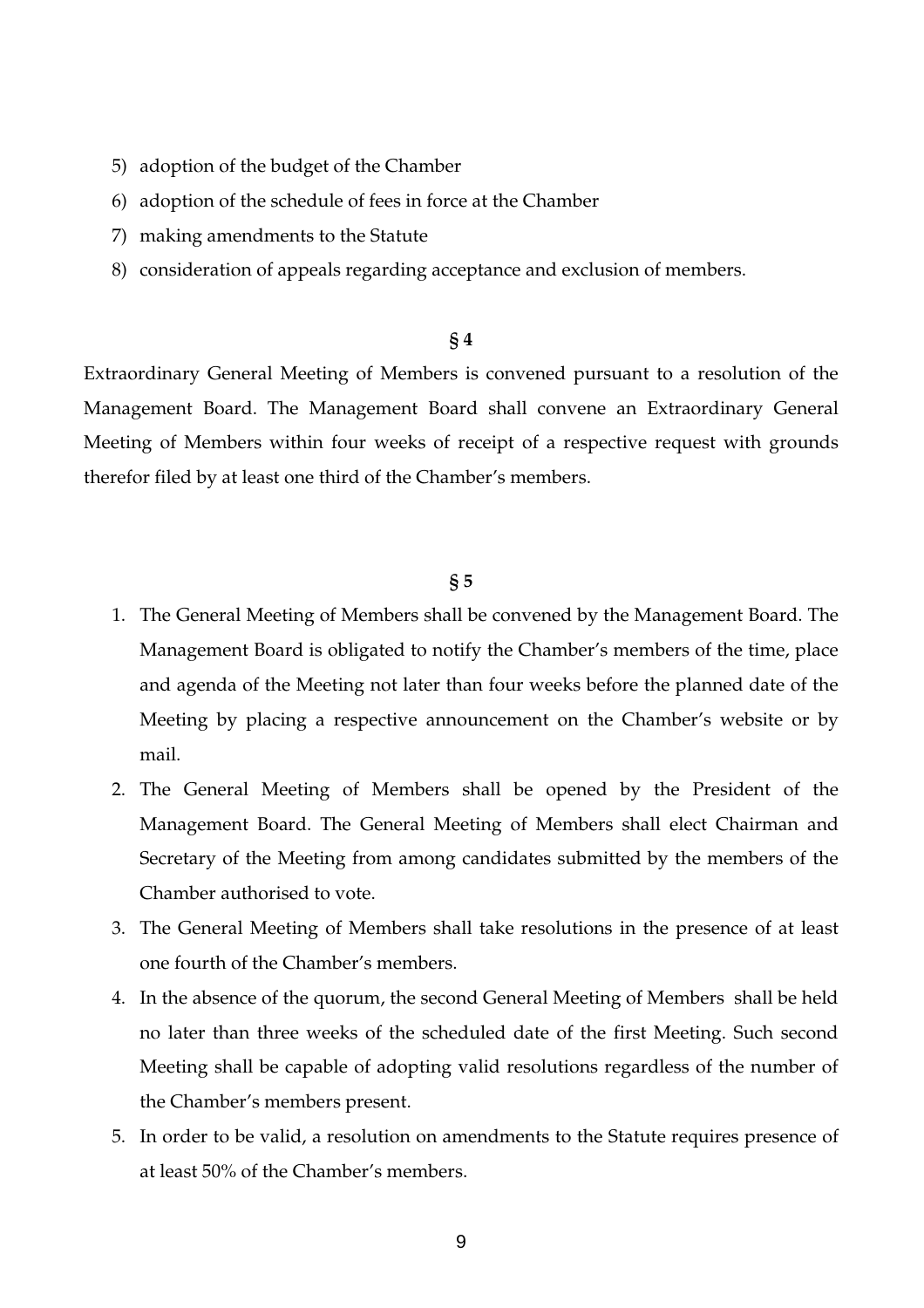- 6. Resolutions may be adopted on matters covered by the agenda. Any matters that require urgent consideration may be introduced to the agenda by a majority of two thirds of the votes cast by the Chamber's members present at the Meeting.
- 7. Unless provided otherwise by the Statute, the resolutions shall be adopted by a simple majority of the votes cast by the Chamber's members present at the Meeting.
- 8. Voting shall be open, unless the General Meeting decides otherwise. Election of members of the Chamber's governing bodies shall take place in a secret vote.
- 9. The progress of the General Meeting and in particular of the voting is recorded and respective minutes are drawn up. The minutes shall be signed by the Chairman of the Meeting and President of the Management Board and the Secretary. The list of attendance and powers of attorney, if any, shall be attached with the minutes.
- 10. The General Meeting of Members may adopt by-laws, taking into account provisions of this Statute, containing other provisions regarding its operation, not regulated herein.

## **Article VI. The Council of the Chamber.**

**§ 1** 

The Council of the Chamber shall be appointed by the General Meeting of the Chamber's members.

### **§ 2**

The Council shall be composed of:

- 1. the Chairman
- 2. the Vice-Chairman
- 3. three Council Members.

**§ 3** 

President of the Management Board or another member of the Board appointed thereby shall participate in the debates of the Council of the Chamber.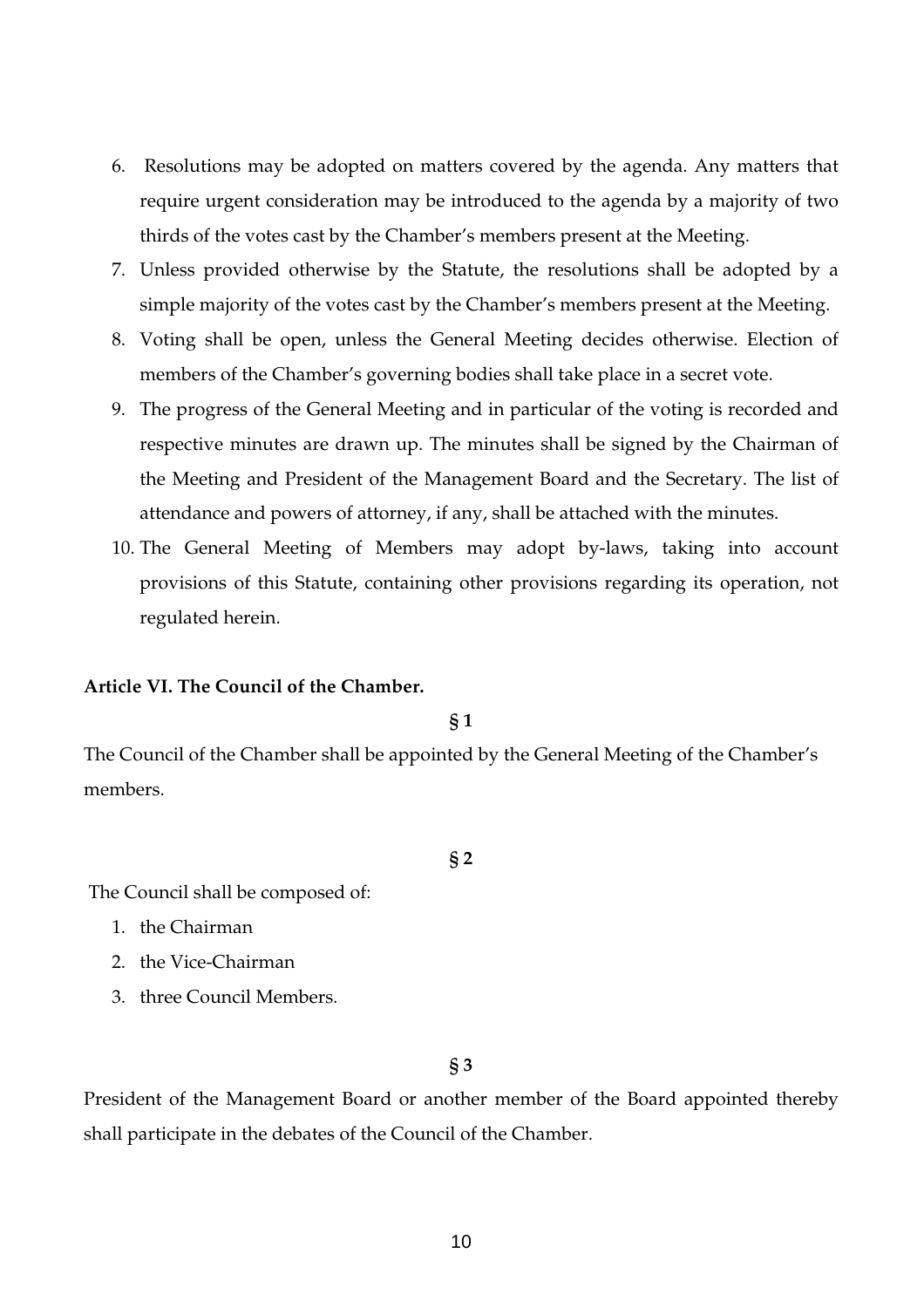The competencies of the Council include:

- 1. Adoption of guidelines regarding operation of the Chamber.
- 2. Appointment of the Chairman and Vice-Chairman of the Council from among the Chamber's members.
- 3. Appointment and dismissal of the Management Board.
- 4. Determination, at the request of the Management Board, of the level of the membership fee for the subsequent financial year.
- 5. Appointment, at the request of the Management Board, the members of Programme Committees. A Programme Committee is not a governing body of the Chamber.
- 6. Determination of the compensation due to the Management Board.

#### **§ 5**

- 1. Meetings of the Chamber's Council shall be convened and chaired by the Chairman of the Council. The Chairman shall notify of the date and detailed agenda of the meeting not later than two weeks prior to the scheduled date of the meeting.
- 2. Resolutions of the Chamber's Council shall be adopted by a simple majority of votes in the presence of at least 50% of the Council's members. In the event of a voting tie, the vote of the Chairman shall be decisive.
- 3. The meetings of the Chamber's Council are registered and respective minutes are drawn up.
- 4. The mode of work of the Chamber's Council is determined in the by-laws adopted thereby.

#### **Article VII. The Management Board**

## **§ 1**

- 1. The Management Board shall be composed of two to five members.
- 2. The Management Board shall consist of President and two Vice-Presidents.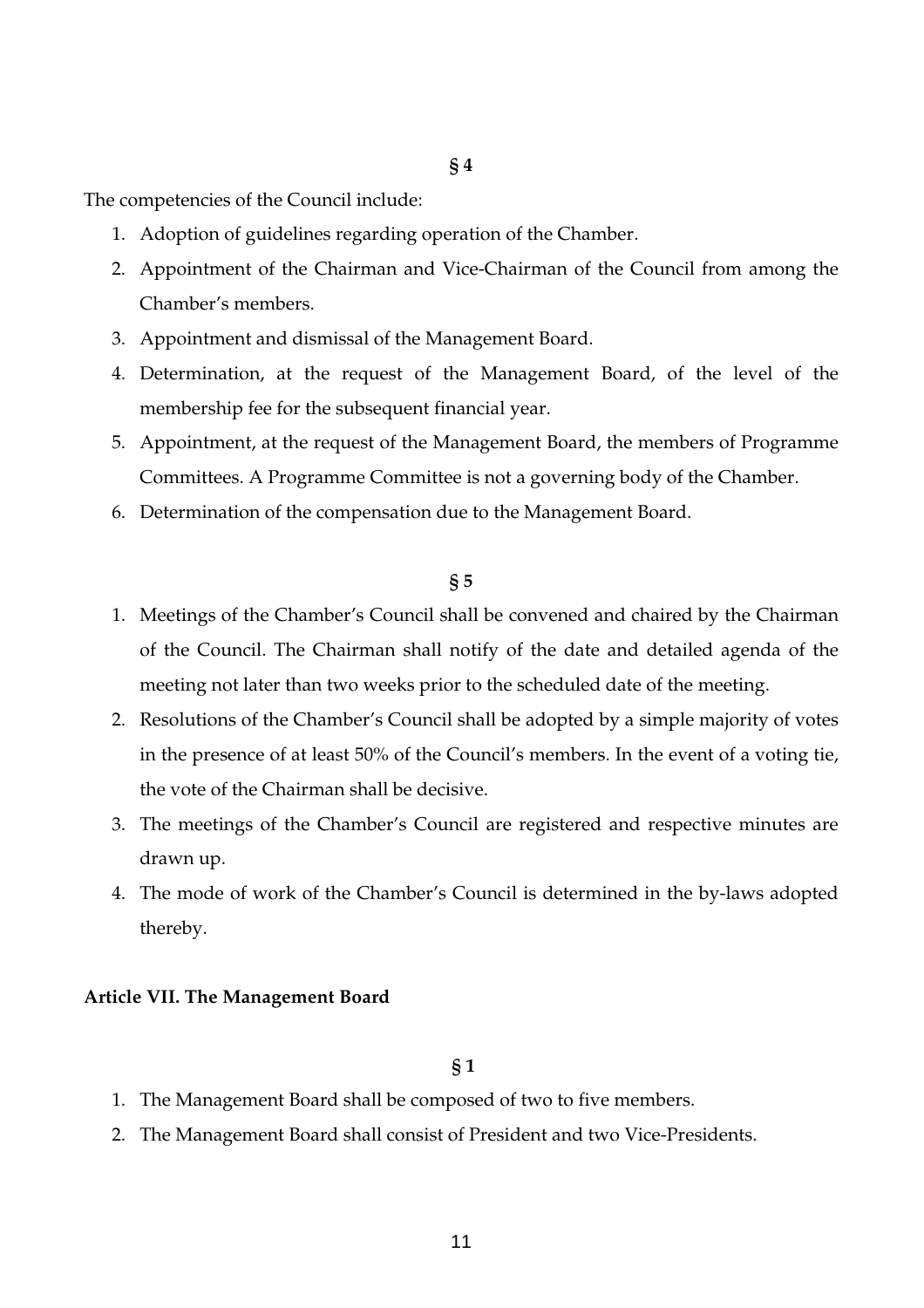- 1. The Management Board shall manage the activities of the Chamber and represent it outside.
- 2. The Management Board is entitled to a compensation for the performed work.
- 3. The rules of compensating the Management Board members are determined in the Chamber's Council By-Laws.

The competencies of the Management Board include in particular:

- 1. Protecting the interests of the Chamber's members taking into account the resolutions of the General Meetings of Members.
- 2. Drawing up reports for the General Meeting of Members.
- 3. Management of the Chamber's assets.
- 4. Accepting new members, deleting and excluding members of the Chamber.
- 5. Determination of the schedule of tasks of the Management Board members.
- 6. Taking decisions and actions in regard of all other matters not reserved for the other governing bodies of the Chamber pursuant to the Act or this Statute.
- 7. Determination of the compensation for the meetings of the Chamber's Council.
- 8. Recommending candidates for the Programme Committee to the Chamber's Council.

#### **§ 4**

The Management is authorised to act for and on behalf of the Chamber as regards any court and out-of-court actions.

President of the Management Board or two Members of the Management Board are authorised to execute any court and out-of-court transactions acting.

## **§ 5**

The Chamber's Council shall present the candidate for a Management Board member, and the members shall appoint the President and Vice-Presidents from among themselves.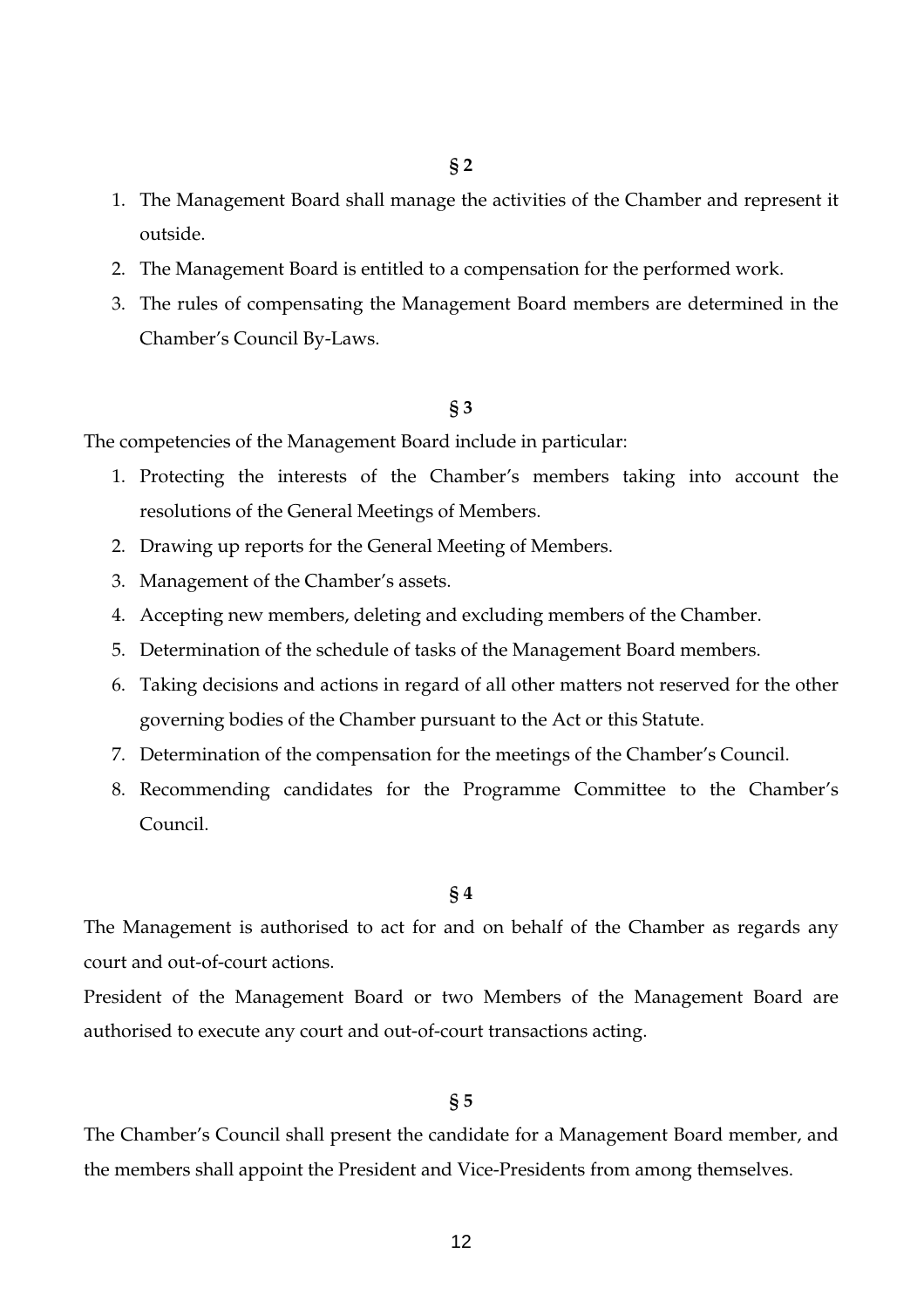Membership on the Management Board shall terminate as a result of:

- 1. dismissal,
- 2. resignation submitted by a Management Board member,
- 3. death of a Management Board member.

## **§ 7**

In the event of dismissal, death or resignation of a Management Board member from his function or permanent inability of a Management Board member to fulfil his functions, the Management Board shall be entitled to appoint a new Management Board member for a period until the date of the soonest General Meeting of Members, provided, however, that in this way only one Management Board member may be replaced.

In the event when during the term of office more than one member of the Management Board need to be replaced, the Management Board is obligated to convene an Extraordinary General Meeting of Members.

#### **§ 8**

- 1. The meeting of the Management Board shall be called by the President. He shall notify of the date and detailed agenda of the meeting not later than four weeks before the scheduled date of the meeting. In the case of matters that require urgent consideration, written notification may be made without the obligation to comply with the above notification date.
- 2. Minutes are drawn up of the debates during the meeting of the Management Board. At the latest, the minutes shall be presented to the Management Board members together with the convocation to the next Management Board meeting and they shall be approved by the Management Board at that meeting.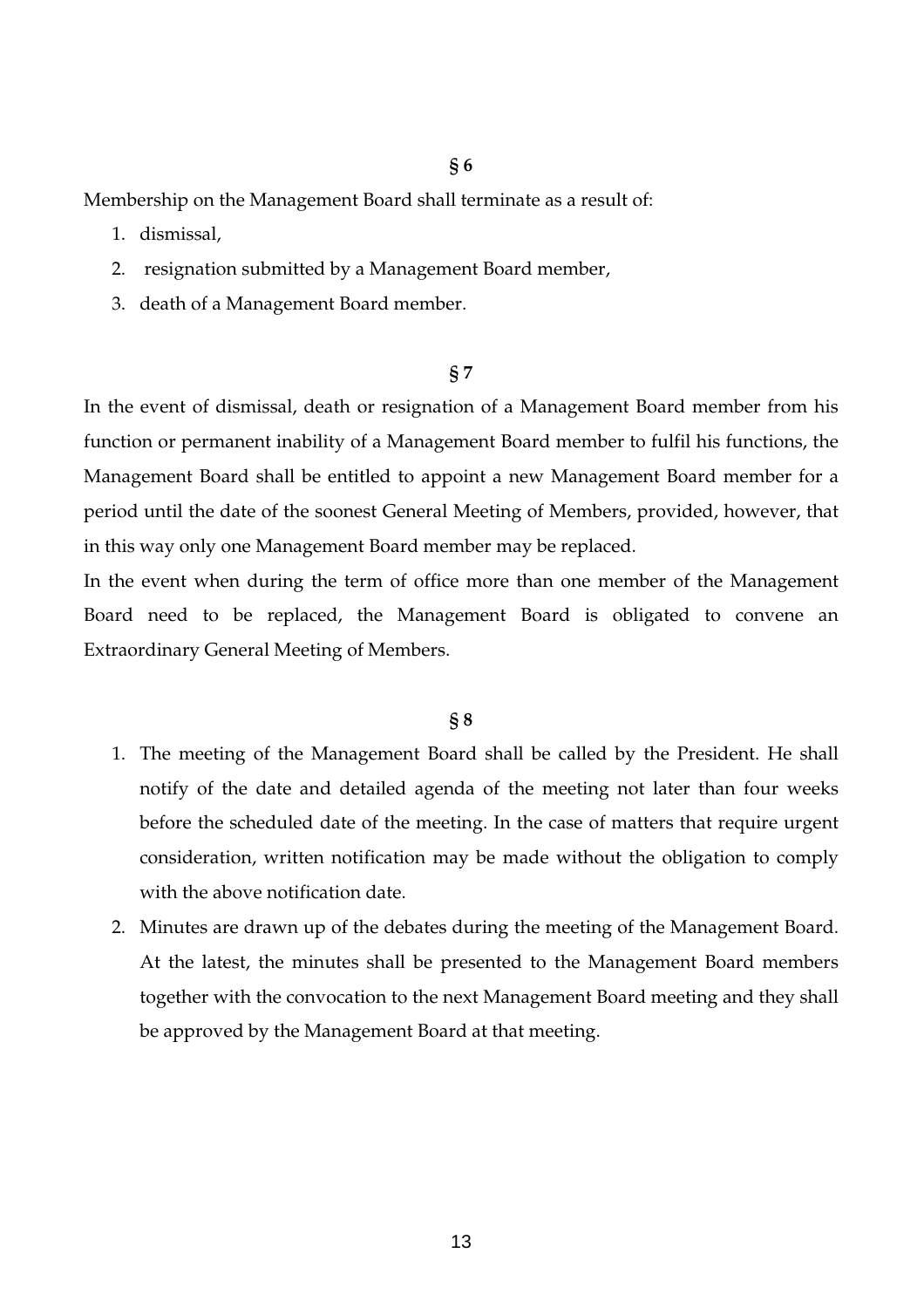## **Article VIII. Audit Committee**

**§ 1** 

- 1. The Audit Committee shall be composed of three members appointed by the General Meeting of Members by a simple majority of the votes cast.
- 2. The Audit Committee shall appoint the chairman and vice-chairman from among themselves.

### **§ 2**

Membership on the Audit Committee shall terminate as a result of:

- 1. death of a member,
- 2. resignation submitted by a member,
- 3. dismissal.

### **§ 3**

In the event when a member of the Audit Committee resigns or when a vacancy occurs for any other reason, the Audit Committee shall be entitled to appoint a new member until the subsequent appointment is made by the General Meeting of Members, provided, however, that only one member of the Audit Committee may be replaced in that way.

In the event when during the term of office more than one member of the Audit Committee need to be replaced, the Management Board is obligated to convene an extraordinary General Meeting of Members.

### **§ 4**

The competencies of the Audit Committee include:

- 1. Conducting current and annual audits of the entirety of the Chamber's activities, and in particular its financial management.
- 2. Review of accounting documents and compliance of the expenditures with the adopted budget of the Chamber.
- 3. Presenting to the General Meeting of Members recommendations and observations regarding the day-to-day activities of the Chamber.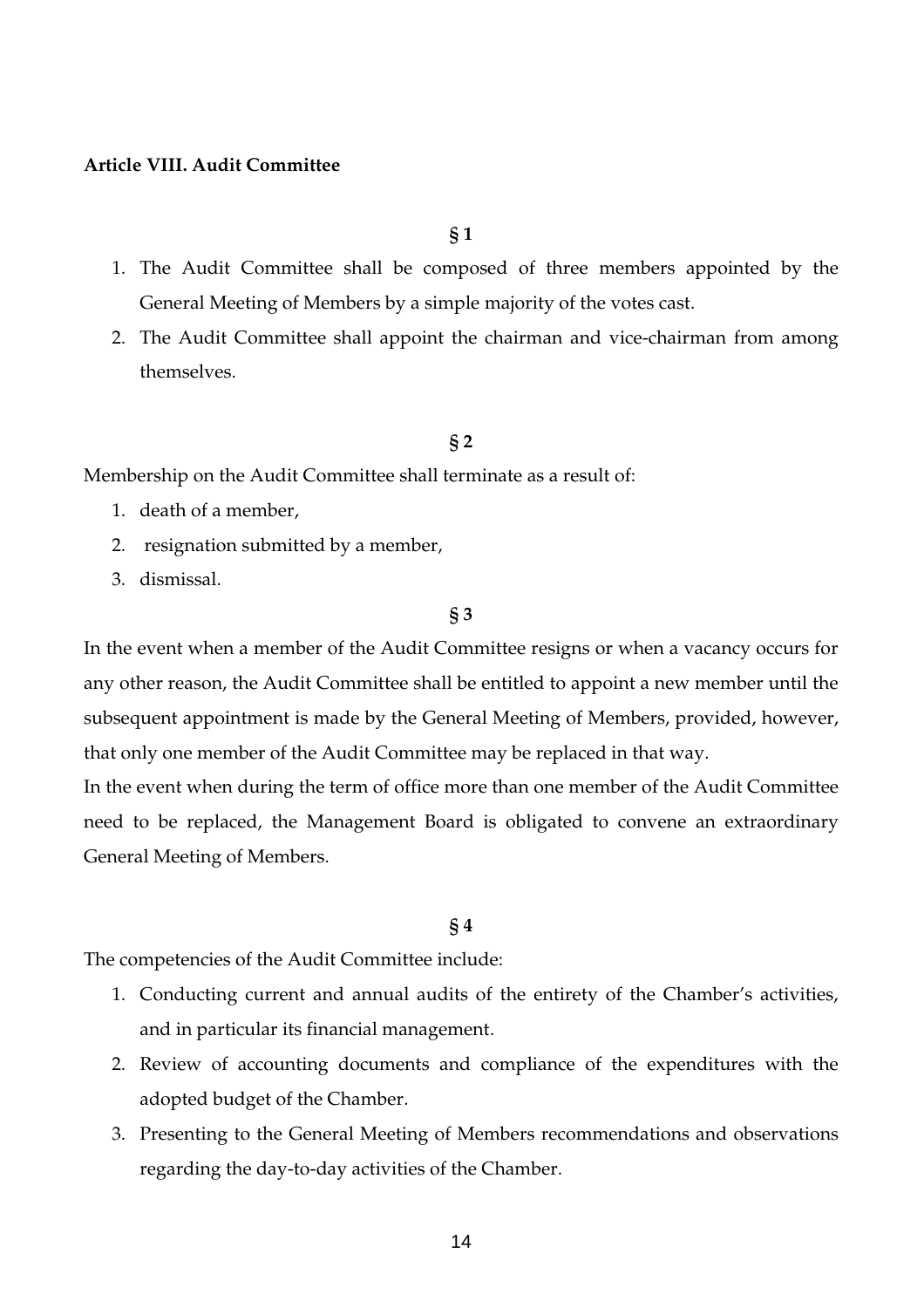4. Submitting reports to the General Meeting of Members on its activity together with requests regarding discharging the Management Board from its duties.

**§ 5** 

The detailed rules underlying the activities of the Audit Committee shall be specified in the by-laws adopted thereby.

## **Article IX. Arbitration Court**

**§ 1** 

In the course of its operations, the Chamber may appoint the Arbitration Court.

## **Article X. Funds and assets**

## **§ 1**

The Chamber shall cover the costs of its activity with proceeds from:

- 1. membership fees,
- 2. charges for services,
- 3. interest and other income earned on monetary deposits of the Chamber,
- 4. gratuitous contributions, and in particular from inheritance, donations and gifts,
- 5. subsidies and grants,
- 6. income generated through its own business activity aimed at implementation of the Chamber's statutory objectives.

## **§ 2**

Gratuitous contributions and subsidies / grants may be disbursed exclusively towards implementation of the objective, for which such contributions, subsidies or grants have been earmarked.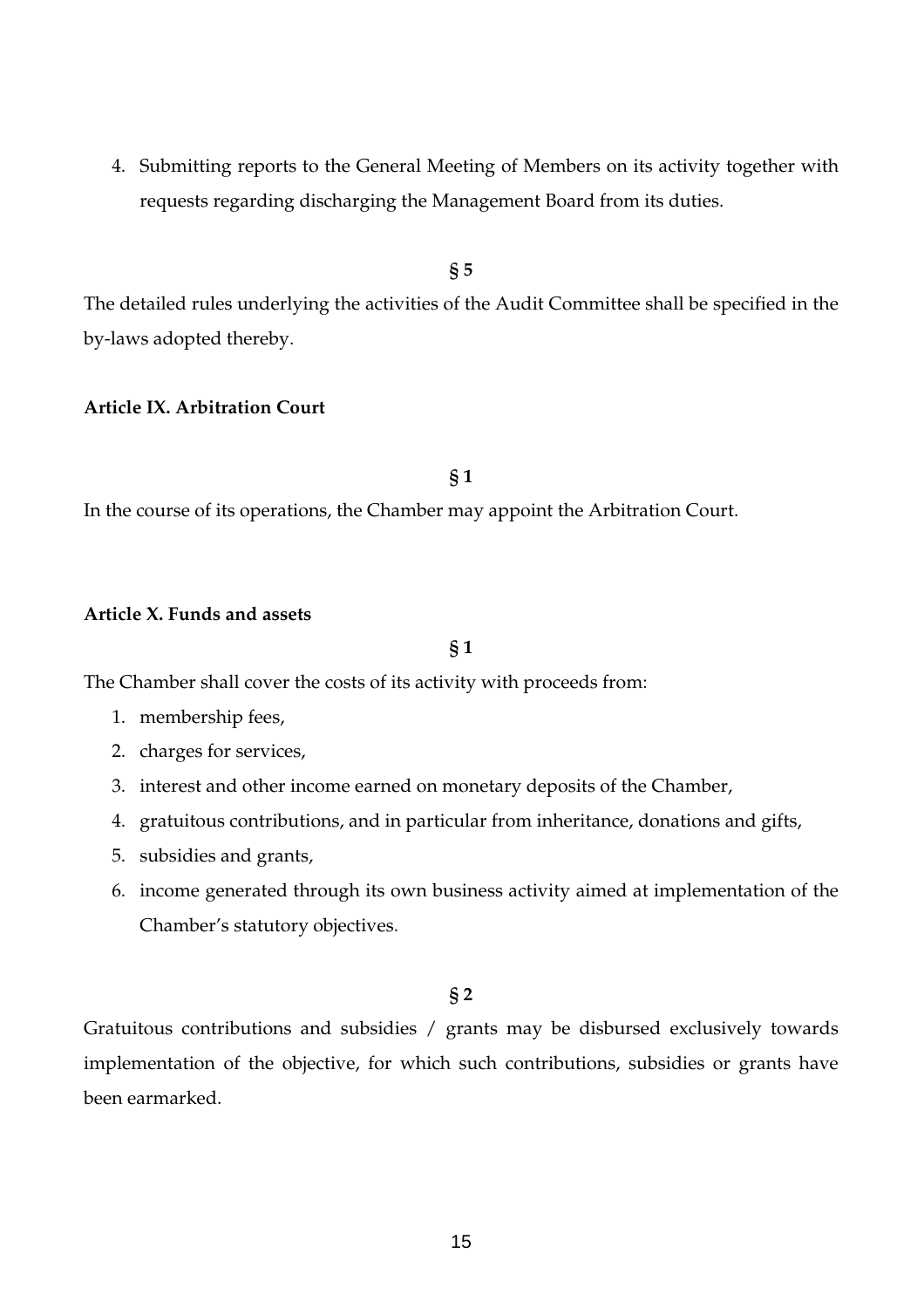Members of the Chamber are not entitled to any assets of the Chamber.

#### **§ 4**

The Chamber's financial year coincides with calendar year.

#### **§ 5**

As regards any contributed funds, the Chamber shall keep special books of accounts and separate bank accounts therefor.

#### **Article XI. Amendments to the Statute.**

## **§ 1**

At the request of the Management Board or at least one third of the Chamber's members, the General Meeting of Members shall make amendments to the Statute by virtue of a resolution. In the convocation to the General Meeting of Members, the Chamber' members shall be notified of the intention to make amendments, the wording thereof and of the requirements set forth in Art. 5 § 5.

### **Article XII. Winding up of the Chamber**

#### **§ 1**

Winding up of the Chamber may only take place pursuant to a resolution of an Extraordinary General Meeting of Members appointed exclusively to this end. A request for winding up of the Chamber must be signed by at least one third of the Chamber's members. The request shall be submitted to the Management Board. The Management Board shall convene the Extraordinary General Meeting of Members not later than within four weeks of the date of the request receipt.